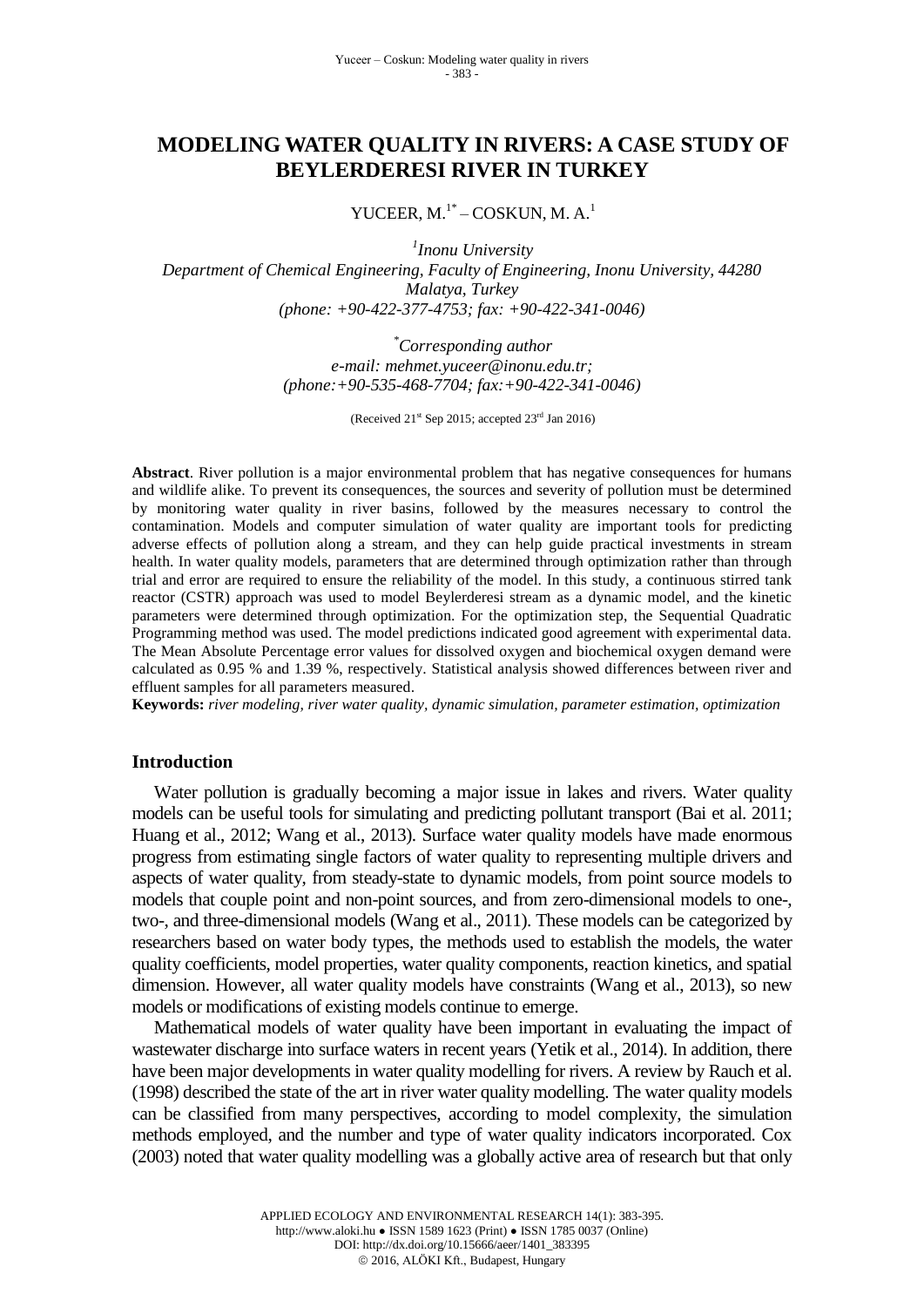few papers describe specific models. The majority of the papers reported applications of QUAL2E.

Some important surface water quality models, such as the Streeter-Phelps, QUASAR, QUAL, WASP, CE-QUAL-W 2, BASINS, and MIKE models have been widely used for studies (Fan et al., 2009; Morley, 2007). QUAL2EU, WASP7, and QUASAR models are the most suitable for simulating dissolved oxygen concentrations along rivers and streams (Kannel et al., 2011). Most advanced surface water quality models have been created by developed countries (The U.S. EPA website). A few surface water quality models that have been widely used are summarized in *Table 1*. Characteristic features of these models are also shown in *Table 1*.

| Models               | Model version                              | Characteristics                                 |  |  |
|----------------------|--------------------------------------------|-------------------------------------------------|--|--|
| Streeter-Phelps      | $S-P$<br>model, Thomas BOD-DO              | -focuses on oxygen balance                      |  |  |
|                      | model, O'Connor BOD-DO model,              | -first-order decay of BOD                       |  |  |
|                      | Dobbins-Camp BOD-DO model.                 | -one-dimensional steady-state models.           |  |  |
|                      |                                            | -suitable for dendritic rivers                  |  |  |
| <b>QUAL</b>          | QUAL I, QUAL II, QUAL2E,                   | -non-point source pollution                     |  |  |
|                      | QUAL2E UNCAS, QUAL 2K                      | -one-dimensional steady-state or dynamic        |  |  |
|                      |                                            | models.                                         |  |  |
| <b>WASP</b>          |                                            | -suitable for water quality simulation in       |  |  |
|                      | WASP1-7 models                             | rivers, lakes, estuaries, coastal wetlands, and |  |  |
|                      |                                            | reservoirs                                      |  |  |
|                      |                                            | -one-, two- or three-dimensional models.        |  |  |
|                      | QUASAR model                               | -suitable for dissolved oxygen simulation in    |  |  |
| QUASAR               |                                            | larger rivers                                   |  |  |
|                      |                                            | -one-dimensional dynamic model                  |  |  |
|                      |                                            | -suitable for water quality simulation in       |  |  |
| <b>MIKE</b> models   | MIKE11, MIKE 21, MIKE 31                   | rivers, estuaries, and tidal wetlands           |  |  |
|                      |                                            | -one-, two- or three-dimensional models.        |  |  |
| <b>BASINS</b> models | BASINS 1, BASINS 2, BASINS 3,<br>BASINS 4, | -multipurpose environmental<br>analysis         |  |  |
|                      |                                            | systems                                         |  |  |
|                      |                                            | integrates point and non-point<br>source        |  |  |
|                      |                                            | pollution                                       |  |  |
|                      |                                            | -suitable for water quality analysis at the     |  |  |
|                      |                                            | watershed scale.                                |  |  |
|                      |                                            |                                                 |  |  |

*Table 1. A list of select surface water quality models and their characteristics (Wang et al., 2013).*

The QUAL2E model is a flexible and accurate water quality model that has been widely applied in controlling pollution in watersheds and water quality management. This model has been used in medium-sized rivers to track the fate and transport of targeted pollutants (Ning et al., 2000; Pelletier et al., 2006; Zhu et al., 2015).

Karadurmus and Berber (2004) proposed a dynamic modelling strategy based on the QUAL2E model coupled with a parameter estimation technique. The suggested strategy assumes that a river reach can be modeled as a single continuous stirred-tank reactor (CSTR). For such reaches, the model predicts values and compares them to the field data for 10 quality metrics. Except for the total coliform, total chloride and  $BOD<sub>5</sub>$ , good agreement was obtained. In subsequent research, a reach was represented by a series of CSTRs rather than a single one, and the number of water quality model parameters identified was increased (Yuceer et al., 2007). Yuceer et al. (2007) also compared their own models to QUAL2E on the basis of experimental data collected in the Yesilirmak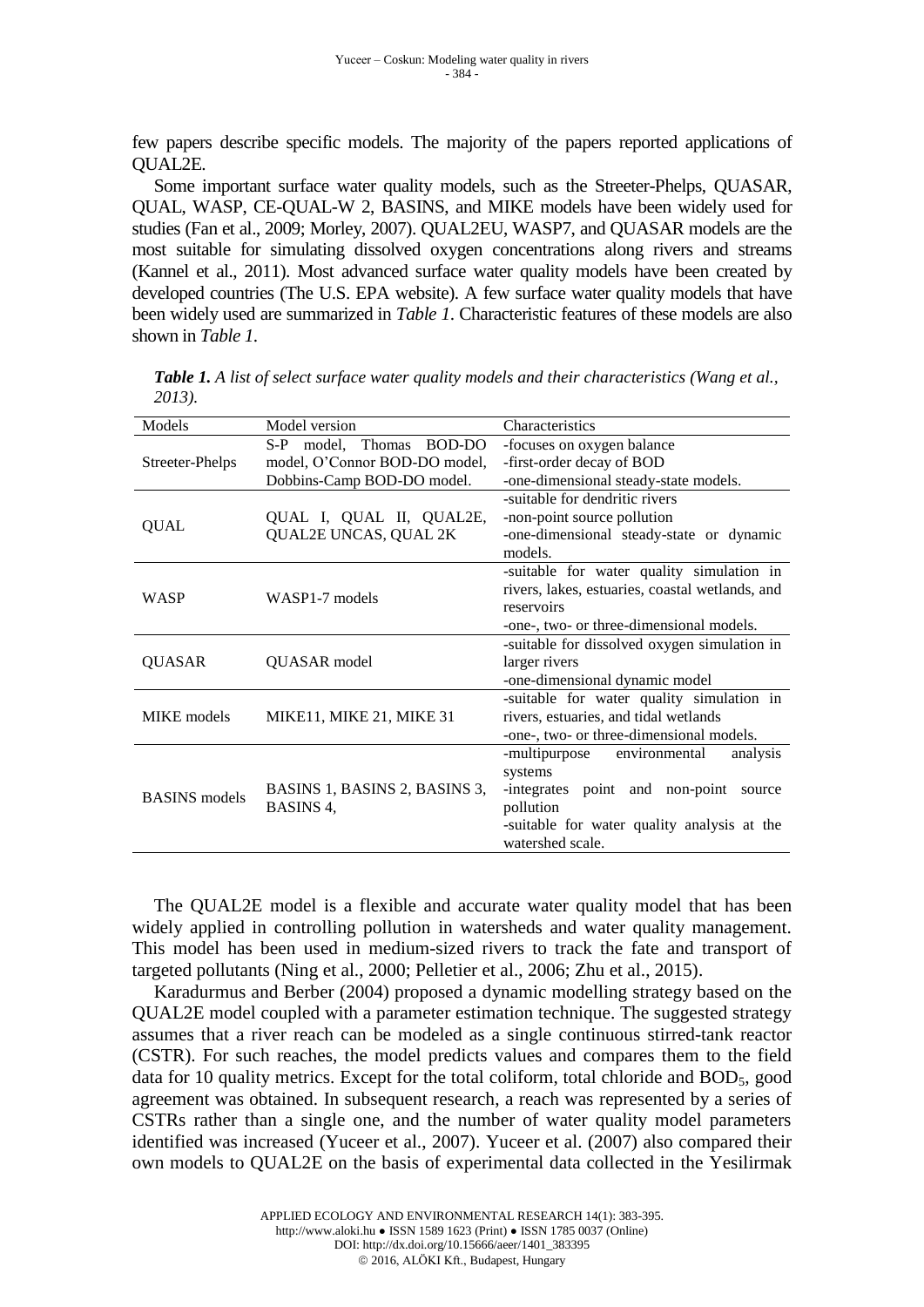river in Turkey (Yuceer et al., 2007). In addition to the River Stream Dynamic Simulation (RSDS) software previously developed in MATLAB, our research group used the model by Yuceer et al. (2007) as the water quality model, and incorporated it into a GIS platform (Yetik et al., 2014).

In this study, serially connected CSTRs were used for the dynamic modeling of the water flow. Beylerderesi river is examined in a dynamic model, and the kinetic parameters were estimated by optimization.

## **Materials and Methods**

## *Field Observations and Data Collection*

For both field observations and data collection, the concentrations of water-quality parameters related to pollution in the river were determined either on site by portable analysis systems or in the laboratory from samples taken in the field. The experimental data for parameter estimation were obtained from sampling stations along the Beylerderesi River near the city of Malatya in Turkey. The concentrations of nine water quality variables that correspond to the state variables of the model and indicate the level of pollution in the river were determined either on-site by portable analysis systems or in the laboratory after careful conservation. For in situ measurements, four samples were taken and analyzed, and the mean of these four values was used. To determine BOD, samples were carefully preserved in the field and taken to the laboratory for analysis. Further details are presented in Karadurmus and Berber (2004).

Water quality constituents were measured at various locations along a 20 km section of the river. The sampling locations were matched to the water flow such that the volume element sampled at location zero (i.e., from the starting point at Şahnahan station) was followed downstream. This sampling scheme was designed to resemble tracking an element that is moving downstream at the same velocity as the main flow. After the starting point, samples were taken 0.5, 11 and 20 km downstream. The discharge site of an organized industrial zone II wastewater treatment plant is located 500 m downstream of the starting point, and a cesspool is discharged 11 km downstream of the starting point. Thus, this study models nutrient and contaminant discharged from these two sources. In the simulations, the addition of these discharges was considered to be a continuous disturbance to the system, and their water quality effects were determined. *Table 2* reveals the properties of the Beylerderesi river immediately before and after the discharge sites.

| <b>Parameters</b>         | Beylerderesi-<br>before<br>mixing | organized<br>industrial zone<br>П<br>wastewater<br>treatment plant<br>discharge | $11. \text{ km}$ | cesspool<br>discharge | 20. km |
|---------------------------|-----------------------------------|---------------------------------------------------------------------------------|------------------|-----------------------|--------|
| Temperature $(^{\circ}C)$ | 15.2                              | 21.5                                                                            | 16.4             | 18.5                  | 15.8   |
| pH                        | 8.11                              | 8.27                                                                            | 8.19             | 7.70                  | 8.38   |
| Conductivity $(\mu S/cm)$ | 402                               | 5520                                                                            | 945              | 871                   | 1313   |
| Flow rate $(m^3/s)$       | 4.20                              | 0.22                                                                            | 4.44             | 0.010                 | 4.45   |
| Ammonia Nitrogen (mg/L)   | 0.013                             | 0.233                                                                           | 0.025            | 8.60                  | 0.048  |
| Nitrite Nitrogen (mg/L)   | 0.012                             | 0.058                                                                           | 0.016            | 0.075                 | 0.016  |

*Table 2. Properties of the Beylerderesi river immediately before and after the discharge sites*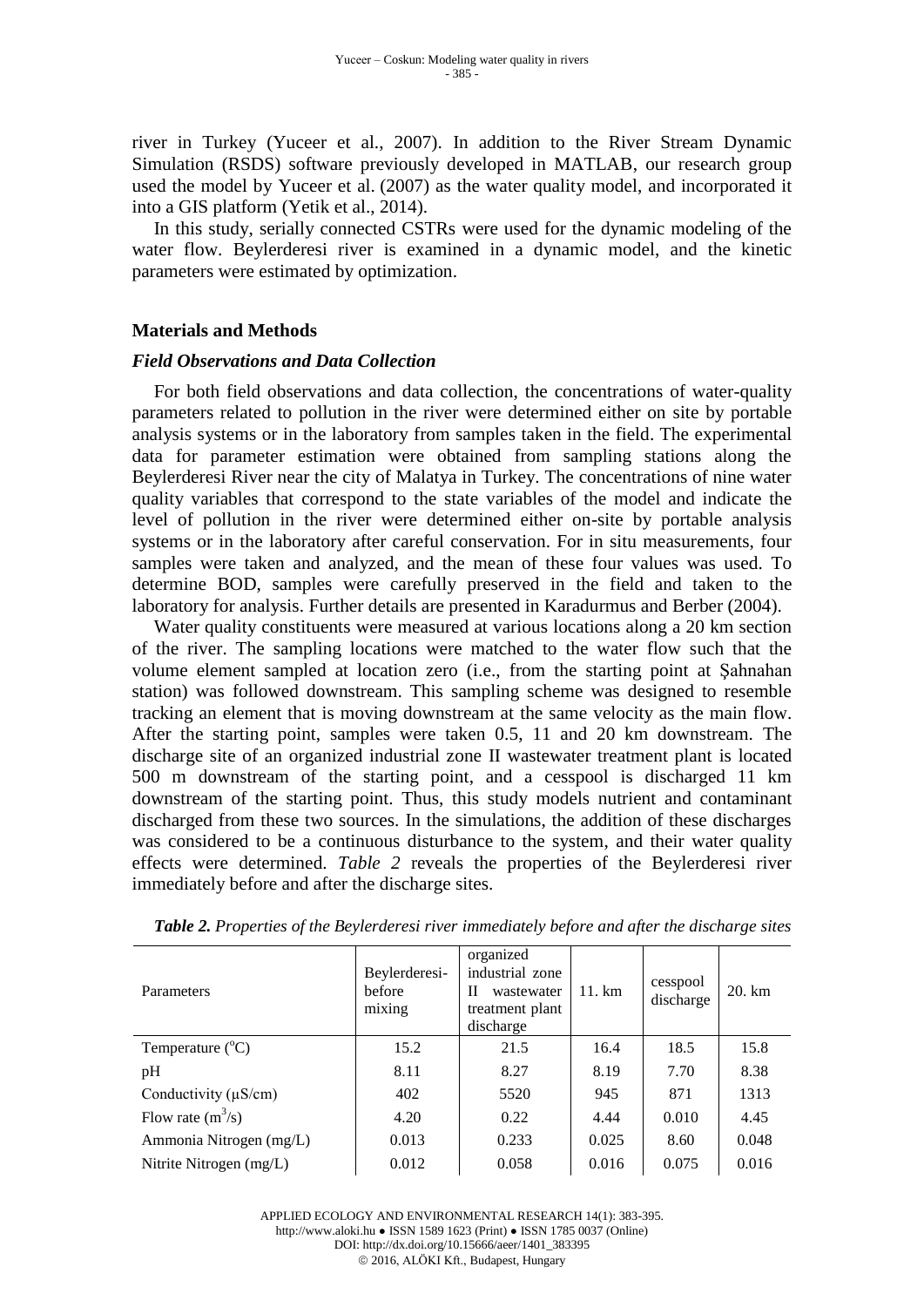| Nitrate Nitrogen $(mg/L)$     | 2.05  | 0.826 | 1.99  | 0.492 | 1.97  |
|-------------------------------|-------|-------|-------|-------|-------|
| Organic Nitrogen (mg/L)       | 1.4   | 4.356 | 1.53  | 32.8  | 1.56  |
| Organic Phosphorus (mg/L)     | 0.028 | 1.0   | 0.068 | 2.25  | 0.077 |
| Dissolved Phosphorus $(mg/L)$ | 0.018 | 0.86  | 0.056 | 1.943 | 0.062 |
| Dissolved Oxygen (mg/L)       | 9.17  | 7.5   | 8.9   | 5.10  | 9.0   |
| $BOD_5$ (mg/L)                | 11    | 56    | 10.3  | 28    | 8.0   |
| Total Chloride (mg/L)         | 7.95  | 976   | 32.4  | 44.6  | 21.9  |

*Figure 1* shows the sampling stations used to collect the experimental data for dynamic simulation of the Beylerderesi river.



*Figure 1. Sampling stations*

Serially connected CSTRs are used to represent the flow of water and dissolved substances in dynamic modelling. Each reactor forms a computational element and is connected sequentially to similar elements upstream and downstream.

The following assumptions were employed for model development:

- The flow was well-mixed in cross sections of the river
- Dendritic streams were well-mixed
- There was constant channel cross section and stream flow
- The chemical and biological reaction rates were constant within the computational element.

All of the chemical, biological and physical reactions and interactions that might occur in the stream were considered. The modelling strategy employed in this study stems from that of the QUAL2E water quality model (Brown, 1987). Differential-Algebraic equations of the river model used in this study were taken from our previous study (Yuceer et al., 2007).

As representative elements of water quality from the perspective of environmental pollution, the following constituents were included in the model: ammonia nitrogen, nitrite nitrogen, nitrate nitrogen, organic nitrogen, biochemical oxygen demand,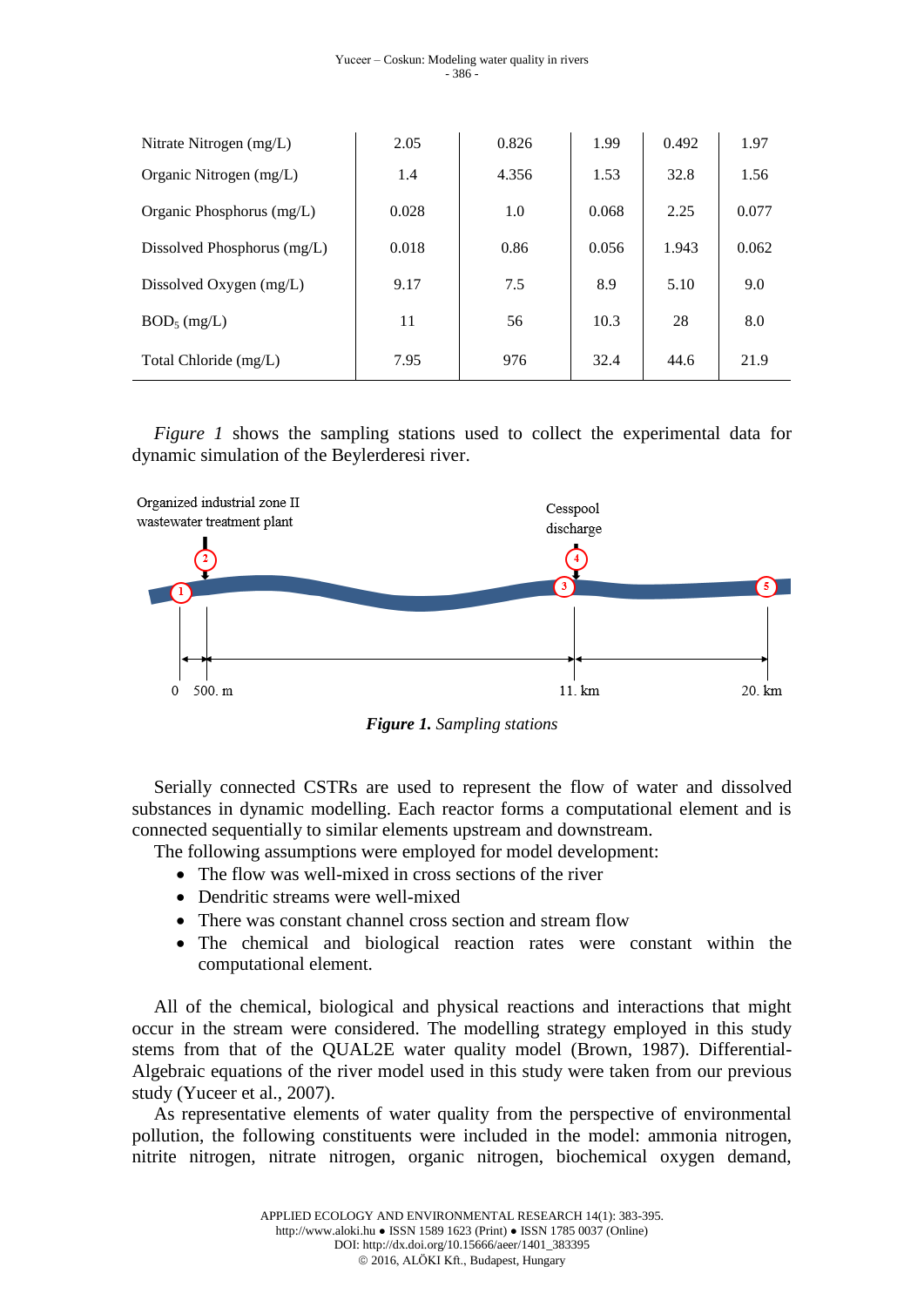dissolved oxygen, organic phosphorous, dissolved phosphorus and chloride. The mass balance equation for each of these constituents was written, and several algebraic equations describing phenomena such as the conversion of different forms of nitrogen were included. The model thus simulates stream flow and 9 water quality constituents. Descriptive equations for the modeled properties and constituents were established in light of the stream's water volume (Yuceer et al., 2007).

A HACH-HQ40d multi-model digital portable oxygen meter was used for the analysis of dissolved oxygen. Ammonia nitrogen, nitrite nitrogen and nitrate nitrogen were measured with a HACH (Model DR3900) portable spectrophotometer. The Kjeldahl method was used to determine total nitrogen. The organic nitrogen was calculated as the difference between the total nitrogen and the sum of ammonia, nitrite and nitrate forms. Phosphorous was analyzed with colorimetric ascorbic acid amino reduction and molibdovanado phosphate in the same spectrophotometer.  $BOD<sub>5</sub>$  analysis was performed in the laboratory, after careful transportation of the samples, with a manometric method in a HACH spectrophotometer. The chloride analysis was performed in a HACH spectrophotometer for chloride. The 9 state variables were determined from field measurements.

## *Optimization Studies*

A nonlinear, constrained parameter estimation strategy has been incorporated into the simulation so that Sequential Quadratic Programming (SQP) can be used for optimization. SQP algorithms have had demonstrable success in constraint optimization (Yuceer et al., 2007; Yuceer et al., 2008; Balku et al., 2009; Atasoy et al., 2013). This method updates the Hessian matrix of the Lagrangian function, solves the quadratic programming subproblem and uses a line search and merit function calculation at each iteration. The estimation was based on minimizing the objective function defined in Eq. (1), the difference between the predictions and observed data during the transient period of observations.

$$
J = \sum_{i=1}^{n} \sum_{j=1}^{m} (y_{c_{ij}} - y_{o_{ij}})^{2}
$$
 (Eq. 1)

Where  $y_c$  is the computed value,  $y_o$  is the observed value, n is the total number of state variables and  $m$  is the total number of observations in time for the particular station.

The model parameters of the Beylerderesi river were estimated via SQP optimization. A MATLAB code was written for parameter estimation. For the dynamic simulations, we used a stiff Runge–Kutta type explicit integrator along the river.

## *Statistical Analysis of Data*

Statistical analyses are often used to characterize water quality in rivers. The physicochemical and bacteriological characteristics of various rivers have been analyzed (Abdul-Razak et al., 2009; Maglangit et al., 2014; Ewemoje et al., 2014; Khan and Nath, 2014, Yurtseven et al., 2016).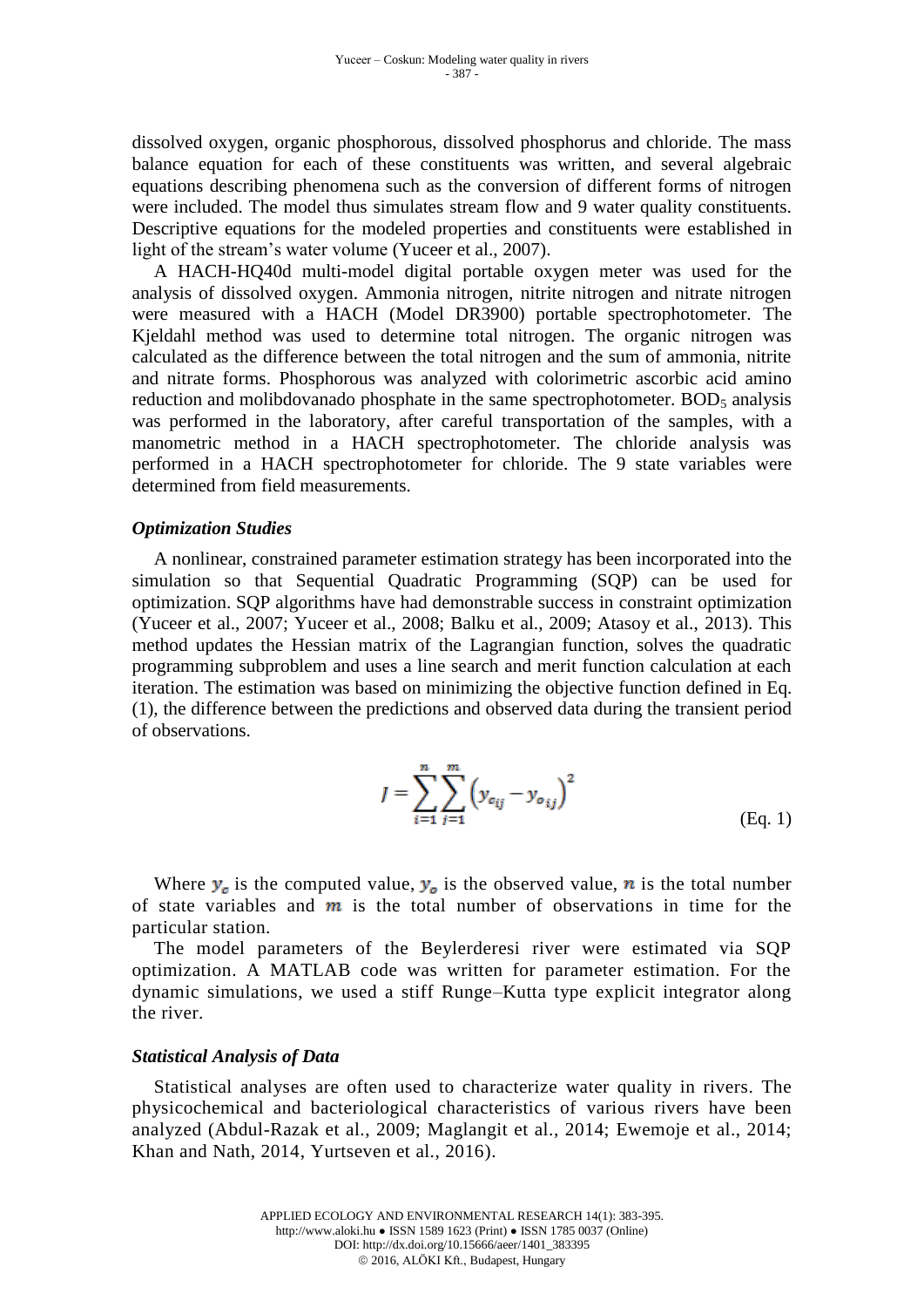To assess the contamination of the Beylerderesi River using physicochemical parameters, the data obtained were analyzed by means of the Statistical Package for Social Sciences (SPSS) version 22 (trial version). A one-way Analysis of Variance (ANOVA) was used to compare three or more means. A one-way ANOVA (alpha  $= 0.05$ ) was used to assess the difference between water quality sampling stations. ANOVA results were considered to be a significant difference at p<0.05 for all sites.

## **Results and Discussions**

The described model was based on the measurements of 9 state variables characteristic of streams and pollution loads (ammonium, nitrite, nitrate, and organic nitrogens, and dissolved organic phosphorus, 5-day biochemical oxygen demand, dissolved oxygen, and chloride). Model predictions and field data were compared along a 20 km reach of the river. In the simulations, the addition of two discharge sites was considered to be a continuous disturbance to the system, and their effect the water quality was determined. *Figures 2–10* show the profiles of nine pollutants, Ammonia-N, Nitrite-N, Nitrate-N, Organic-N, Organic-P, Dissolved-P, BOD<sub>5</sub>, Dissolved Oxygen (DO), Coliform and Chloride along a 20 km reach downstream from point-source inputs.



*Figure 2. Ammonia nitrogen profile in a 20 km section*

APPLIED ECOLOGY AND ENVIRONMENTAL RESEARCH 14(1): 383-395. http://www.aloki.hu ● ISSN 1589 1623 (Print) ● ISSN 1785 0037 (Online) DOI: http://dx.doi.org/10.15666/aeer/1401\_383395 2016, ALÖKI Kft., Budapest, Hungary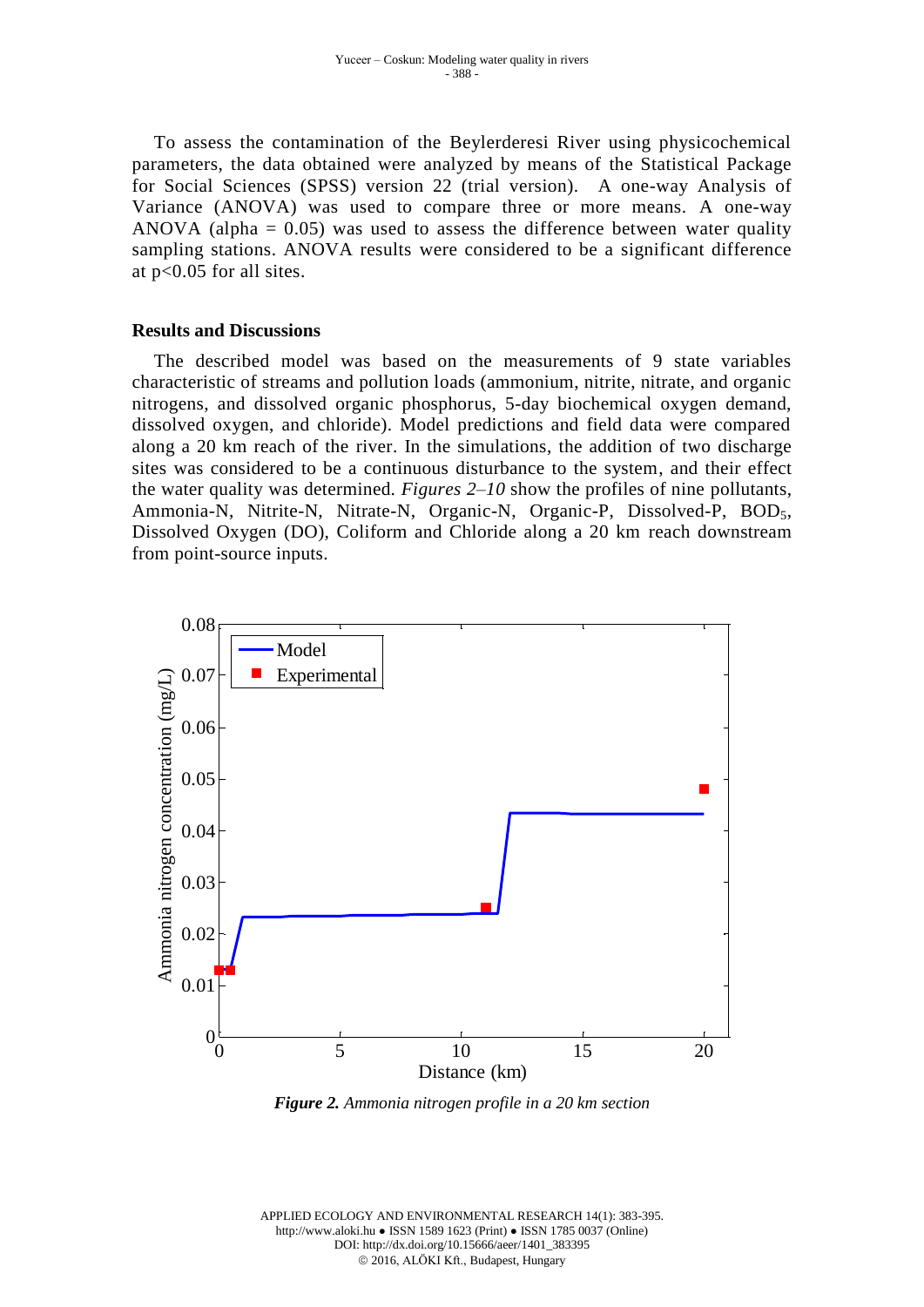

*Figure 3. Nitrite nitrogen profile in a 20 km section*



*Figure 4. Nitrate nitrogen profile in a 20 km section*

APPLIED ECOLOGY AND ENVIRONMENTAL RESEARCH 14(1): 383-395. http://www.aloki.hu ● ISSN 1589 1623 (Print) ● ISSN 1785 0037 (Online) DOI: http://dx.doi.org/10.15666/aeer/1401\_383395 2016, ALÖKI Kft., Budapest, Hungary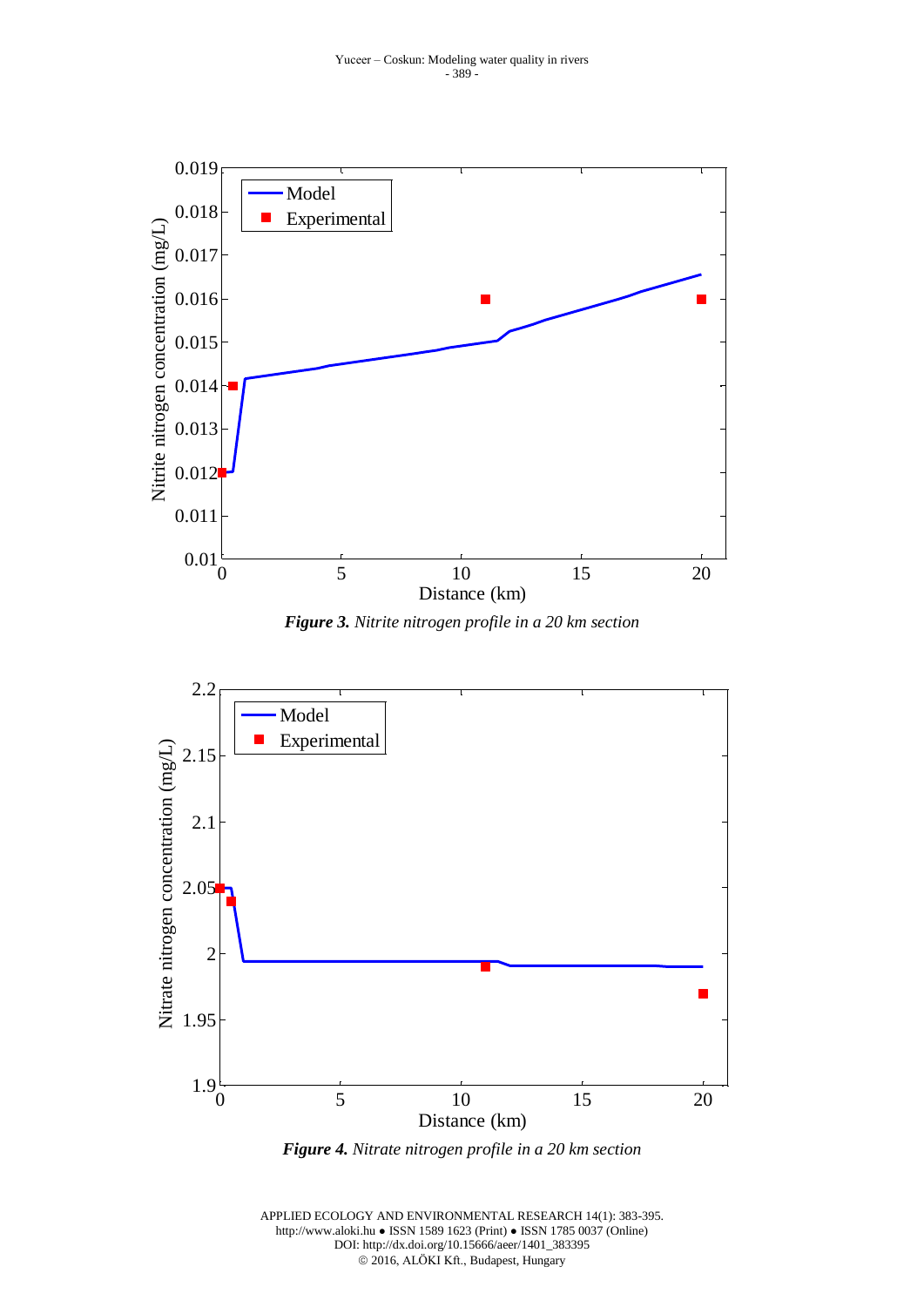

*Figure 5. Organic nitrogen profile in a 20 km section*



*Figure 6. Organic phosphorus profile in a 20 km section*

APPLIED ECOLOGY AND ENVIRONMENTAL RESEARCH 14(1): 383-395. http://www.aloki.hu ● ISSN 1589 1623 (Print) ● ISSN 1785 0037 (Online) DOI: http://dx.doi.org/10.15666/aeer/1401\_383395 2016, ALÖKI Kft., Budapest, Hungary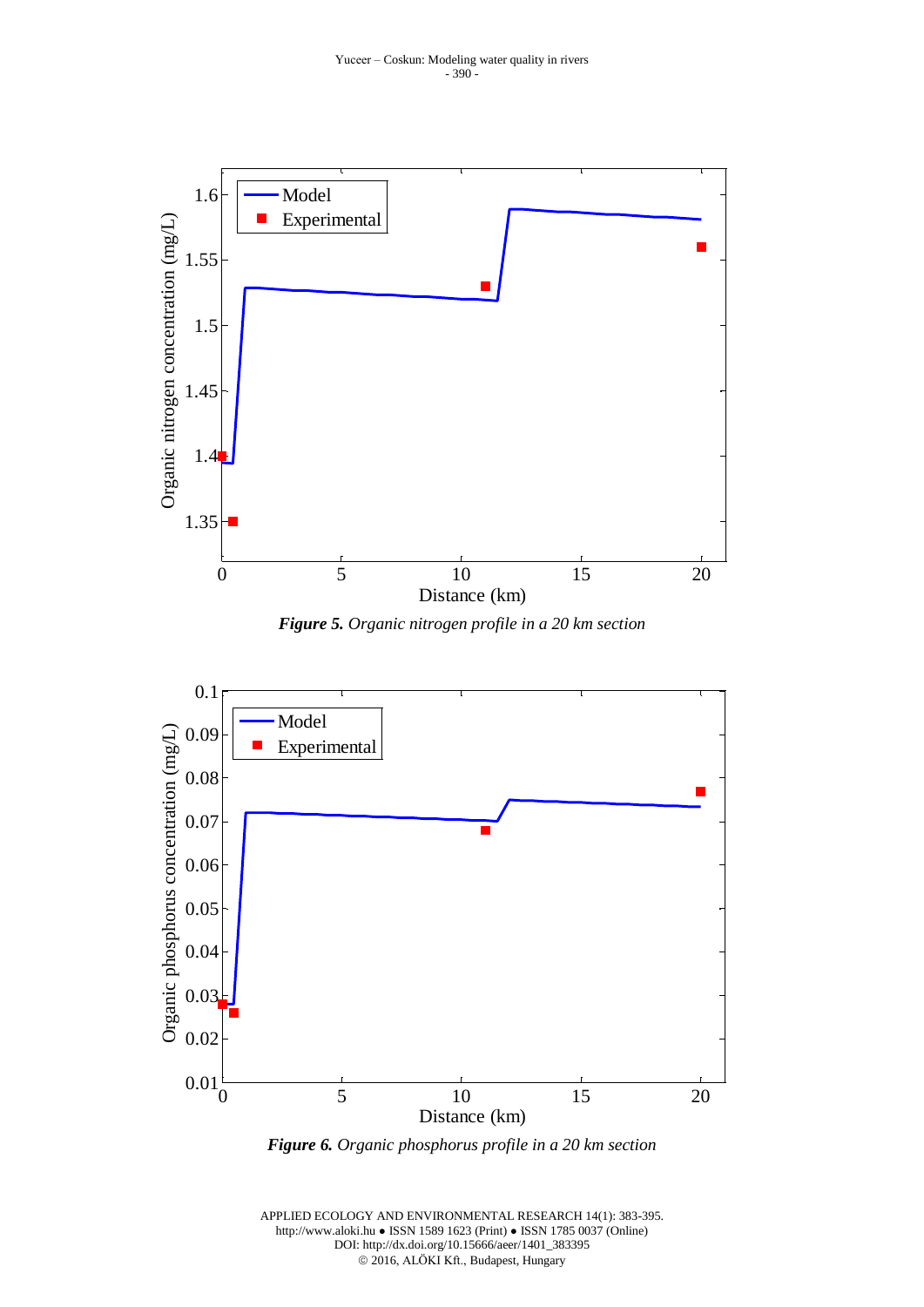![](_page_8_Figure_1.jpeg)

*Figure 7. Dissolved phosphorus profile in a 20 km section*

![](_page_8_Figure_3.jpeg)

*Figure 8. BOD5 profile in a 20 km section*

![](_page_8_Figure_5.jpeg)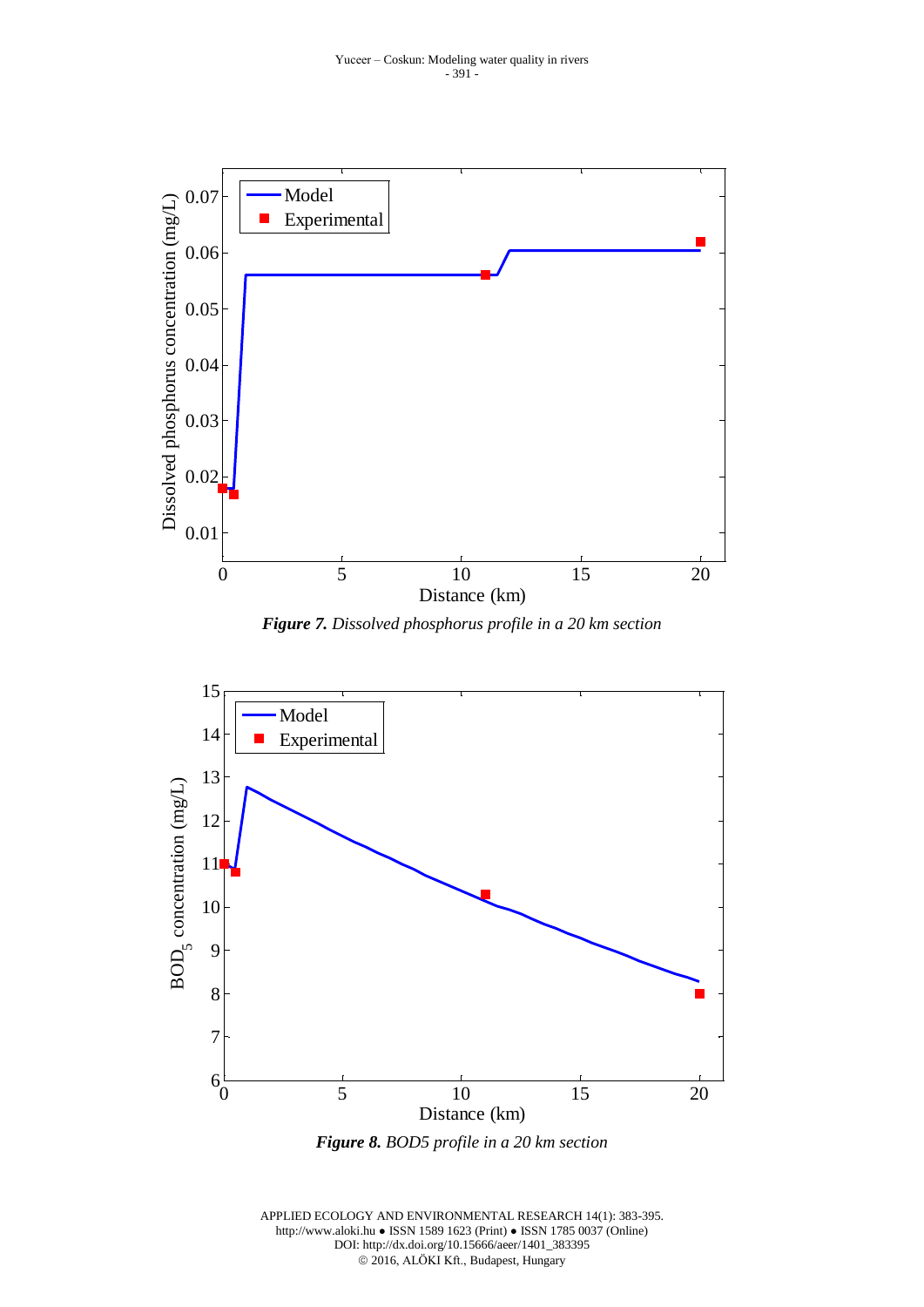![](_page_9_Figure_1.jpeg)

*Figure 9. Dissolved oxygen profile in a 20 km section*

![](_page_9_Figure_3.jpeg)

*Figure 10. Chloride profile in a 20 km section*

APPLIED ECOLOGY AND ENVIRONMENTAL RESEARCH 14(1): 383-395. http://www.aloki.hu ● ISSN 1589 1623 (Print) ● ISSN 1785 0037 (Online) DOI: http://dx.doi.org/10.15666/aeer/1401\_383395 2016, ALÖKI Kft., Budapest, Hungary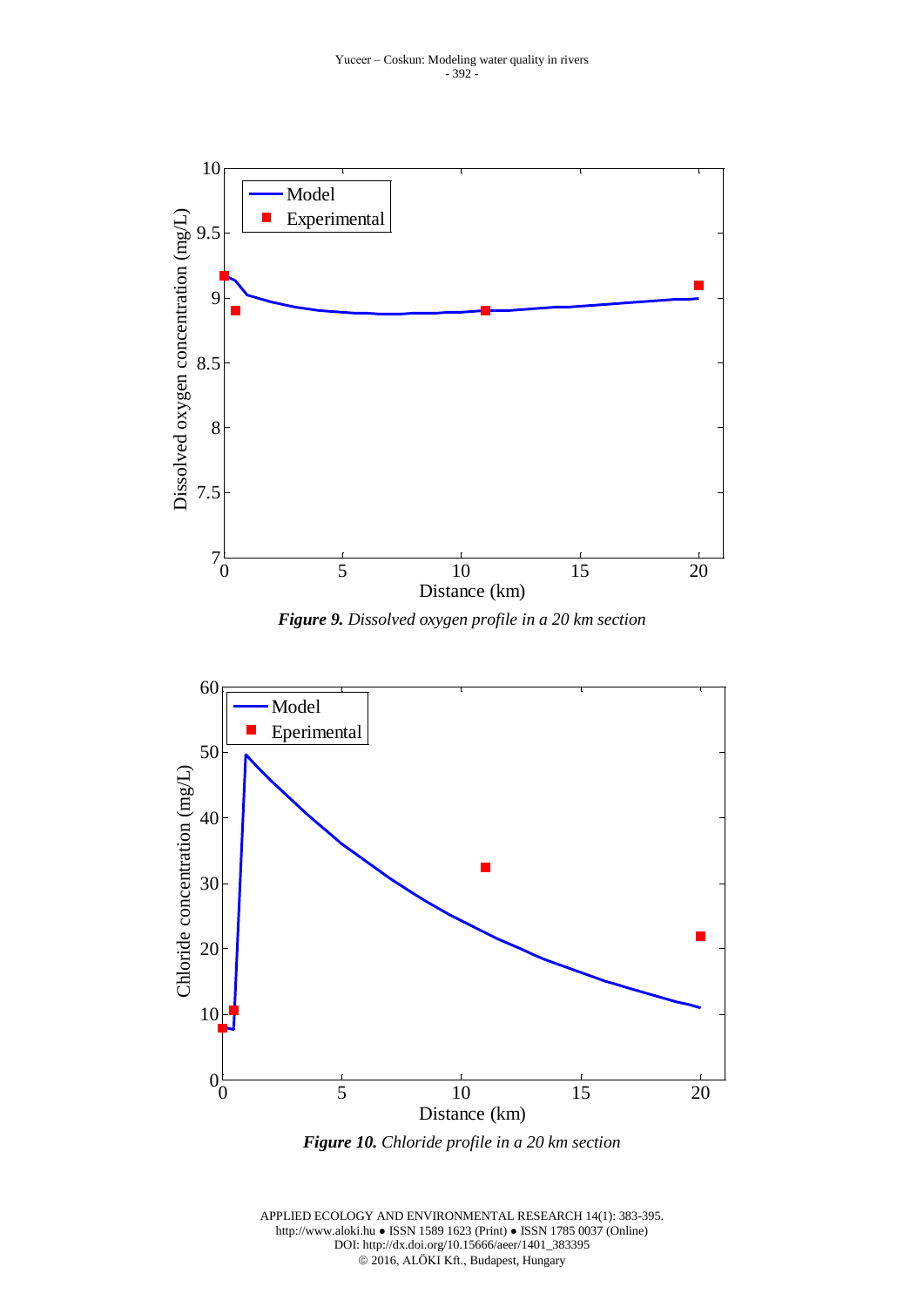For statistical evaluation and comparison, Mean Absolute Percentage Error (MAPE) values were calculated for the dynamic simulation, as in Equation (2):

$$
MAPE (%) = \frac{1}{N} \left( \sum_{n=1}^{N} \frac{|X_{exp_n} - X_{obs_n}|}{X_{exp_n}} \right) \cdot 100
$$
 (Eq. 2)

where N is the number of measurements,  $X_{\text{exp}}$  is the experimental value, and  $X_{\text{obs}}$  is the observed value.

A dynamic simulation and parameter estimation strategy were suggested in a previous study (Balku et al., 2009). According to this suggestion, modeling was based on the assumption that the segments of river between sampling stations were serially connected completely stirred tank reactors (CSTRs). In that research, the CSTRs provided automatically generated, reliable estimates of water quality model parameters without trial-and-error simulations. The results are given in *Table 3* for the nine pollution variables considered. It can be seen from this table that the mean absolute average percentage error values were relatively small for most of the state variables. Therefore, the same dynamic simulation procedure was used for the current model, which offered a valuable model calibration tool for easily and reliably estimating the model parameters for river basins.

*Table 3. Mean Absolute Percentage Error (MAPE %) values for comparison of pollution variables*

| (MAPE, %) |
|-----------|
|           |
|           |
|           |
|           |
|           |
|           |
|           |
|           |
|           |
|           |

Statistical analysis of data is shown in *Table A.1* (Appendix). The table shows the values of the physicochemical parameters of the discharge from the wastewater treatment plant, the discharge of cesspool effluent and river water samples. There was significant variation in all parameters  $(P<0.05)$  between the river and effluents samples. The temperature, pH, conductivity, ammonia nitrogen, nitrite nitrogen, organic nitrogen, organic phosphorus, dissolved phosphorus and total chloride levels significantly increased  $(p=0)$  in the downstream direction. Nitrate nitrogen,  $BOD<sub>5</sub>$  and dissolved oxygen values decreased in the downstream direction.

Overall, the downstream parameter values were relatively higher than the upstream parameters, which could be attributed to wastewater and cesspool discharge containing organic waste entering the river.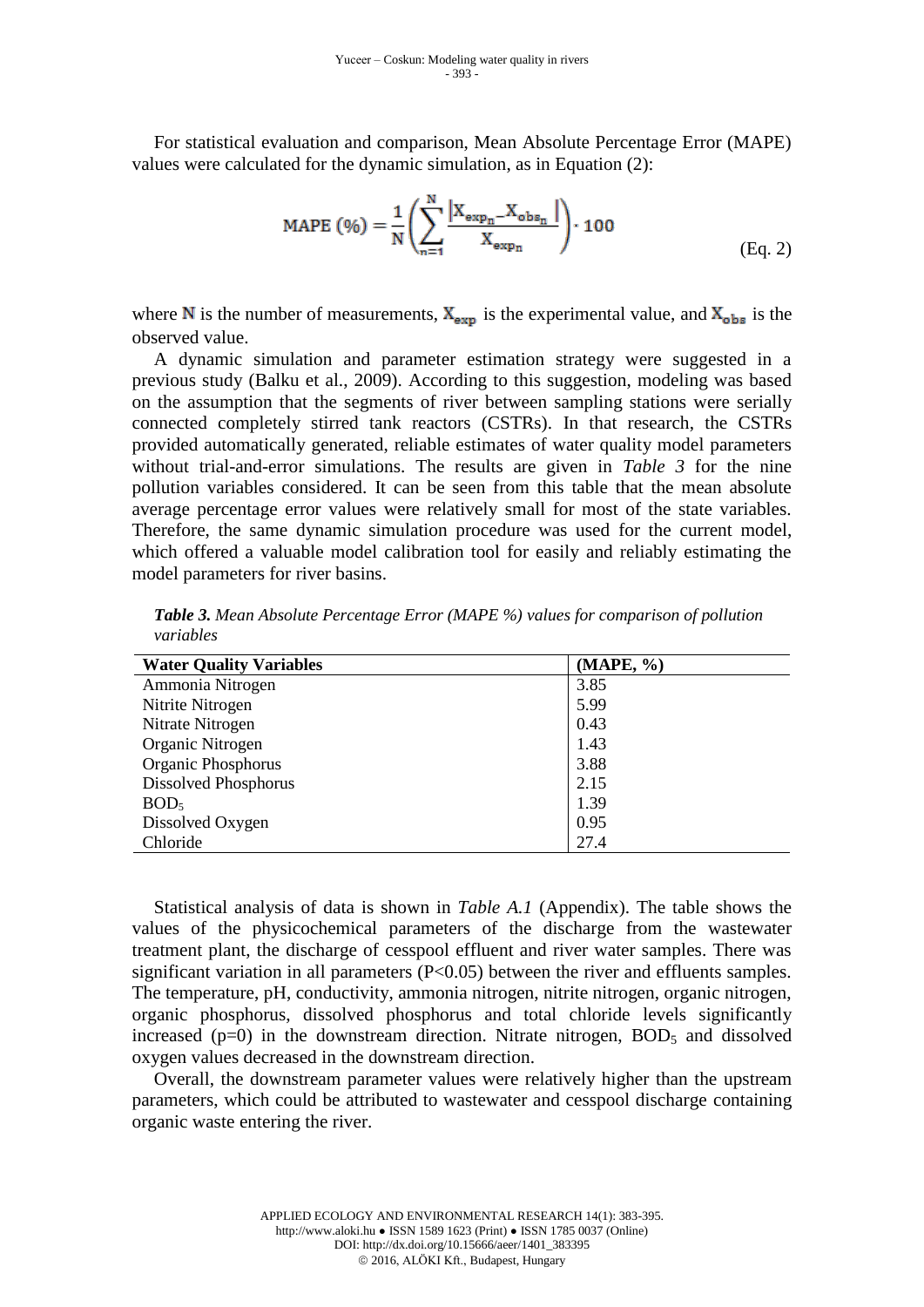### **Conclusions**

The mean absolute percentage errors obtained by comparing simulation results with field data along 20 km of stream indicated a good agreement between modeled values and the experimental data. Two of the most important indicators of stream health, its dissolved oxygen and biochemical oxygen demand, had average absolute error values of 0.95 % and 1.39 %, respectively. The statistical analysis suggests that the measured values of the samples from the river were significantly different from those of the effluent samples.

This study may help predict the effects of planned industrial investments on water quality and help in the preparation of Environmental Impact Assessments.

**Acknowledgements.** This work was supported by the Inonu University Research Fund [Project Number: İ.Ü.B.A.P. 2011-17 and 2011-141].

#### **REFERENCES**

- [1] Abdul-Razak, A., Asiedu, A. B., Entsua-Mensah, R. E. M. and deGraft-Johnson, K. A. A. (2009): Assessment of the water quality of the Oti river in Ghana. – West African Journal of Applied Ecology 15 pp.15.
- [2] Atasoy, I., Yuceer, M., Berber, R. (2013): Optimisation of operating conditions in fedbatch baker's yeast fermentation. – Chemical and Process Engineering 34(1): 175–186.
- [3] Bai, J., Cui, B., Chen, B., Zhang, K., Deng, W., Gao, H., Xiao, R. (2011): Spatial distribution and ecological risk assessment of heavy metals in surface sediments from a typical plateau lake wetland, China. – Ecological Modelling 222(2):301–306.
- [4] Balku, S., Yuceer, M., Berber, R. (2009): Control vector parameterization approach in optimization of alternating aerobic–anoxic systems. – Optimal Control Applications and Methods 30(6):573–584.
- [5] Brown, L. C. (1987): Uncertainty analysis in water quality modelling using QUAL2E, EPA/Technical Report Data, Athens, GA.
- [6] Cox, B.A. (2003): A review of available in-stream water quality models and their applicability for simulating dissolved oxygen in lowland rivers. – The Science of the Total Environment 314-316: 335–377.
- [7] Ewemoje, O.E., Ihuoma, S.O. (2014): Physicochemical changes in the quality of surface water due to sewage discharge in Ibadan, South-Western Nigeria. – Energy and Environment Research 4(1):55–61.
- [8] Fan, S. F., Feng, M. Q., Liu, Z. (2009): Simulation of water temperature distribution in Fenhe reservoir. – Water Science and Engineering 2(2):32–42.
- [9] Huang, L, Bai, J., Xiao, R., Gao, H., Liu, P. (2012): Spatial distribution of Fe, Cu, Mn in the surface water system and their effects on wetland vegetation in the Pearl River Estuary of China. – CLEAN–Soil, Air, Water 40(10): 1085–1092.
- [10] Kannel, P. R., Kanel, S. R., Lee, S., Lee, Y-S., Gan, T. Y. (2011): A review of public domain water quality models for simulating dissolved oxygen in rivers and streams. – Environmental Modeling and Assessment 16(2):183–204.
- [11] Karadurmus, E. and Berber, R. (2004): Dynamic Simulation and Parameter Estimation in River Streams. – Environmental Technology 25(4): 471–479.
- [12] Khan, S. Nath, S. (2014): Physiochemical analysis of river ganges at Mirzapur in Uttar Pradesh, India. – IOSR Journal of Applied Chemistry 7(12):2278–5736.
- [13] Maglangit, F.F., Galapate, R. P., Bensig, E.O. (2014): Physicochemical-assessment of the water quality of Buhisan river, Cebu. – International Journal of Research in Environmental Science and Technology 4(2): 83–87.